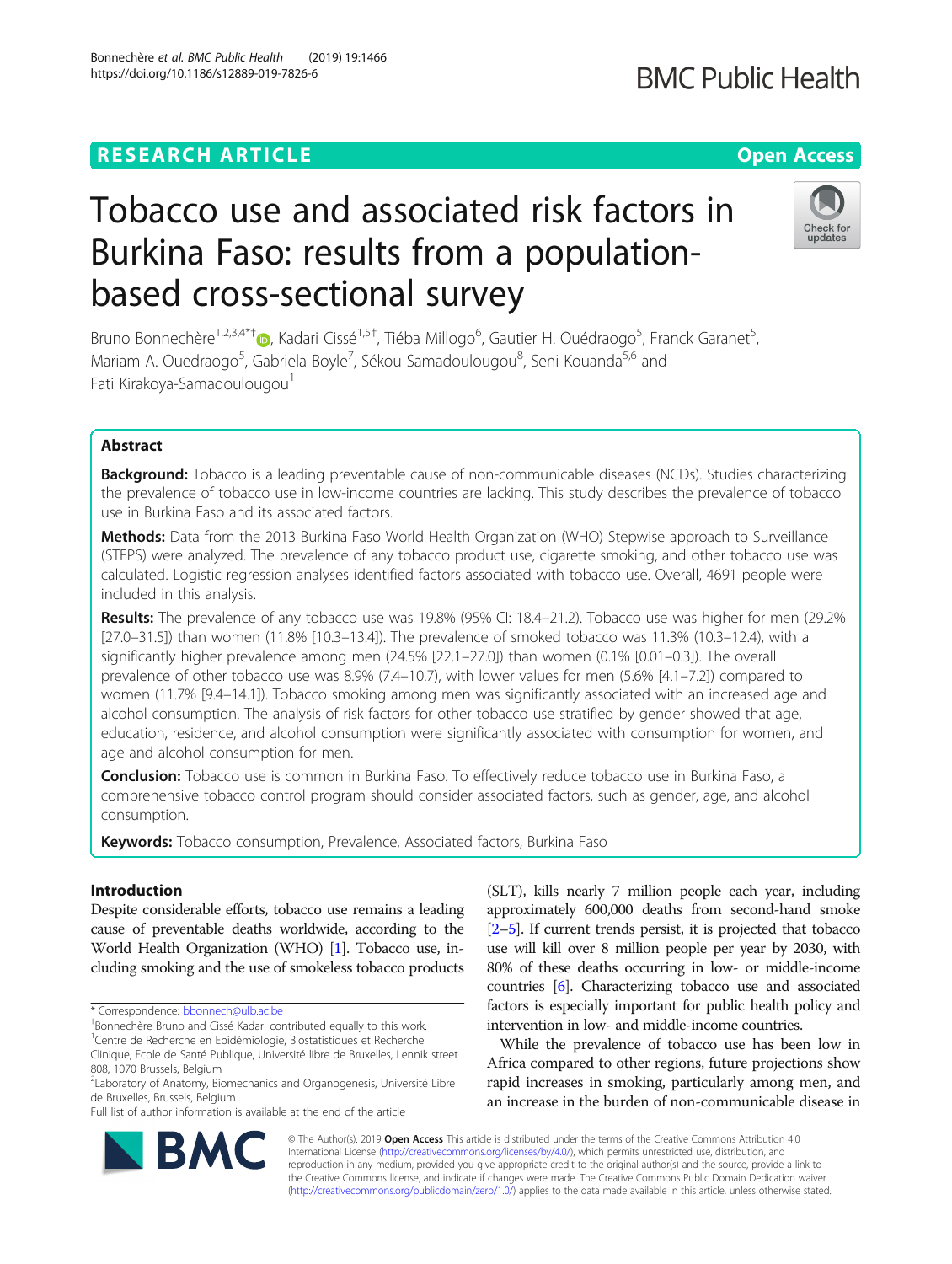the region, accentuating the need for country-level data on the prevalence of smoking and SLT use [[7\]](#page-7-0). According to analyses of Demographic and Health Surveys (DHS), the prevalence of adult tobacco use smoking is highly heterogeneous across African countries, ranging from 7.6% in Ghana, 14.8% in Senegal, and 15.8% in Mali to 37.6% in Sierra Leone among men in Western Africa. The prevalence of smoking in all countries was higher in men than women, although studies have shown an increase in the marketing of tobacco products to women in sub-Saharan Africa (SSA) [\[8\]](#page-8-0). In most SSA countries, SLT consumption among women is higher than cigarette use [[9](#page-8-0)].

In response to concerns about morbidity and mortality associated with tobacco consumption, the WHO created the Framework Convention on Tobacco Control (FCTC) in 2005 and "MPOWER" measures in 2008 as a set of low-cost, high-effective measures to control tobacco use [[5,](#page-7-0) [10\]](#page-8-0). The use of population-based surveys, under the first pillar of the MPOWER strategy, helps countries and public health audiences to understand patterns of tobacco use and its associated factors, as well as to track the impact of tobacco control measures and policy changes [[9\]](#page-8-0).

According to 2011 Demographic and Health Survey data, the prevalence of smoking among a representative sample of adult men in Burkina Faso was 21.2% and among adult women, was 0.09%, with 3.86% reported SLT use among women. No SLT data was collected from men in this survey  $[10]$ . The only other nationally representative dataset that includes information about tobacco consumption in Burkina Faso is the 2013 WHO STEPwise approach to surveillance (STEPS) survey of non-communicable disease (NCD) risk factors. The present analysis uses these data to describe prevalence estimates for tobacco consumption in Burkina Faso and assess associated demographic and behavioral factors, in order to inform future prevention and control initiatives. In the context of the rapid increase in tobacco consumption predicted in SSA countries, it is particularly important to have accurate results on tobacco consumption in order to ensure an epidemiological surveillance program.

#### Methods

# Data source

We analyzed cross-sectional data from the first Burkina Faso nationwide STEPS survey conducted in 2013 by the Ministry of Health of Burkina Faso with technical support from the WHO. STEPS is a population-based health survey administered to people aged 25–64 years in many countries worldwide that uses stratified three-stage cluster sampling proportional to size to select participants. The sample size is estimated using the following Schwartz formula: *n≥deff*  $\frac{Z_a^2 p(1-p)}{\varepsilon^2}$  \*sub/(1-t) for p (high blood pressure prevalence previously estimated at 29.3%; deff design

effect fixed at 1.5,  $\varepsilon$  absolute error (5%);  $z_\alpha$  fractile of normal distribution of 5% error  $(1.96)$  [[11](#page-8-0), [12\]](#page-8-0). The sample calculation was adjusted to account for a subgroup analysis of eight subgroups (sub) (four age groups, and two gender or two residence groups) and for a non-response rate (t) of 20%. The Burkina STEPS survey consisted of 4800 people, and 4691 participants were included in our analysis, after excluding observations with missing data about tobacco consumption. The response rate of the STEPS survey was 99.1% in Burkina Faso [\[12\]](#page-8-0).

The study's sampling frame was based upon enumerations (EAs) from the 2006 general census of the population and housing (GCPH) and updated in 2010 during the Demographic and Health Survey in Burkina Faso [[13](#page-8-0)]. In the first stage, geographic areas were stratified into rural and urban, and EAs were selected with probability proportional to their size from both strata. A total of 240 EAs were selected: 185 from rural areas and 55 from urban areas. In the second stage, 20 households were selected from each EA. In the third stage, one person aged from 25 to 64 years in each household was selected using the Kish method.

The STEPS questionnaire is made up of several modules that include demographic information, anthropometric measures, and behavioral measurement. A full description of the study design and the data collection has been published elsewhere [\[13,](#page-8-0) [14\]](#page-8-0). All data about tobacco use and alcohol consumption were collected using a standardized questionnaire during face-to-face interviews.

The protocol of the STEPS survey was reviewed and approved by the Ethics Committee for Health Research of the Ministry of Health, which gave clearance in accordance with regulations in force (Deliberation No. 2012–12- 092 of 05 December 2012). Written informed consent was systematically sought and obtained from all participants before inclusion in the study. The confidentiality of study participants was fully respected and the analyses performed did not identify any participant.

#### Study variables

Outcomes of interest include three measures of tobacco use: current any tobacco use, current cigarette smoking, and current other tobacco use (SLT). Current cigarette smoking was assessed with the question 'During the past 30 days, how many days did you smoke cigarettes?', with current smoking defined as smoking on at least 1 day during the past 30 days. Current SLT use was assessed with the question 'During the past 30 days, on how many days did you use any smokeless tobacco products?', with current SLT use defined as use of any SLT product on at least 1 day in the past 30 days. Any tobacco use is defined as either current cigarette smoking or other tobacco use in the past 30 days.

Independent variables included demographic characteristics such as age, sex, gender, marital status, place of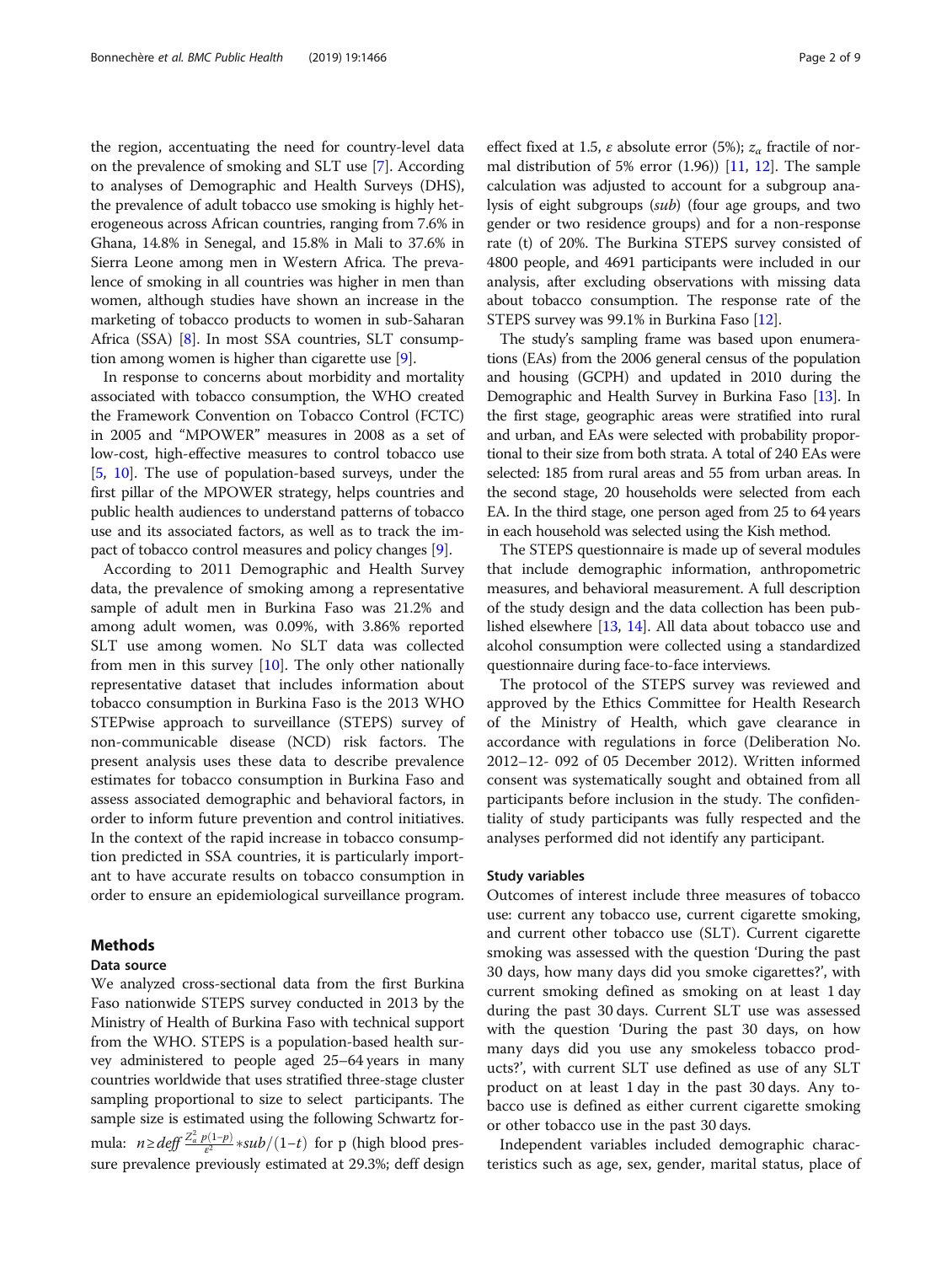| <b>Lable I</b> Definition of recoused exposure variables |                                                                                                                                                                                                                                                                                                                                                                                                                                                               |  |  |  |
|----------------------------------------------------------|---------------------------------------------------------------------------------------------------------------------------------------------------------------------------------------------------------------------------------------------------------------------------------------------------------------------------------------------------------------------------------------------------------------------------------------------------------------|--|--|--|
| Variables                                                | Categories                                                                                                                                                                                                                                                                                                                                                                                                                                                    |  |  |  |
| Age groups                                               | "25 to 34 years old", "35 to 44 years old", "45 to 54 years old", "55 to 64 years old"                                                                                                                                                                                                                                                                                                                                                                        |  |  |  |
| <b>Education</b>                                         | "None", "Primary", "Secondary/Tertiary"                                                                                                                                                                                                                                                                                                                                                                                                                       |  |  |  |
| Marital status                                           | "Single", "Married", "Divorced/widowed"                                                                                                                                                                                                                                                                                                                                                                                                                       |  |  |  |
| Occupational status                                      | "Wage earner", "Self-employed", "Jobless"                                                                                                                                                                                                                                                                                                                                                                                                                     |  |  |  |
| Alcohol consumption                                      | None: Never intake of alcohol<br>Low: intake of an average quantity of pure alcohol of less than 40 g per day for men and less than 20 g for women<br>Mid: corresponds to taking an average quantity of pure alcohol of between 40 g and 59.9 g per day for men and<br>between 20 g and 39.9 g for women<br>High: intake of an average quantity of pure alcohol greater than or equal to 60 g per day for men and greater than or<br>equal to 40 g for women. |  |  |  |

Table 1 Definition of recoded exposure variables

residence, and education level, as well as behavioral measurements such as alcohol consumption (Table 1).

#### Statistical analysis

All data were weighted according to the cluster sampling design of the survey using strata and primary sampling units to allow the sample to be nationally representative. We used the Complex Samples module in Stata version 15 for data analyses. Weighted prevalence values (with corresponding 95% CIs) were calculated by sex and age group. We tested differences in prevalence with the  $\chi^2$  test or Fisher exact test, when appropriate. Multivariable logistic regression models were used to estimate the associations between tobacco consumption, either smoking or other tobacco consumption, and other factors. A two-sided  $p$  value of less than 0.05 was considered statistically significant. We used QGIS to represent the variation of prevalence between the different regions of Burkina Faso.

# Results

#### Socio-demographic characteristics

Of the 4800 people originally sampled for the survey, 84 were excluded because they were not home after two visits, were not willing to participate in the study, or had no information available on tobacco use. The data of 25 people were deleted due to incomplete information about sampling weights in the database. The response rate for this analysis was 97.7%. Table 2 represents demographic characteristics of the sample and Fig. [1](#page-3-0) shows the flow of the study participants. Of the 4691 people included in the analysis, men represented 48.1%. The age group of 25–34 years old had the highest percentage of participants (45.3%). Overall, 20.1% of participants lived in urban areas. Most participants had never gone to school (77.3%). Concerning the occupational status, 42% of women were housewives and 87.5% of men were self-employed.

# Tobacco use

The overall prevalence of any tobacco consumption was 19.8% (95% CI: 17.8–21.9). The prevalence among males and females was statistically different, with a value of 29.2%

(95% CI: 26.4–32.1) vs. 11.8% (95% CI: 9.6–14.3), respectively. Tobacco use was also statistically higher in rural areas (21.8% (95% CI: 19.4–24.3)) than in urban areas (14.1% (95% CI: 11.0–17.9,  $p = 0.001$ )). Tobacco use was highest in the Centre-Nord region (40.9% (95% CI: 29.3–53.6)) and lowest in the Centre-Est region (7.1% (95% CI: 3.7–13.2)). See Fig. [2](#page-4-0) for the odd ratio (OR) of tobacco consumption in the different regions of the country.

Overall, 11.3% (95% CI: 10.3–12.4) of participants reported current smoking. The prevalence of smoking was also highest in the Centre-Nord region (17.3% (95% CI: 13.0–22.7)) and lowest in the Centre-Est region (3.9% (95% CI: 1.7–8.6)). The prevalence of daily smoking was 9.3% (95% CI: 8.3–10.6).

| <b>Table 2</b> Socio-demographic characteristics of the study sample |  |  |  |  |
|----------------------------------------------------------------------|--|--|--|--|
|----------------------------------------------------------------------|--|--|--|--|

| Variables                          | Participants, n (%) | Women, n (%) | Men, n (%)  |  |
|------------------------------------|---------------------|--------------|-------------|--|
| Age groups ( $n = 4691$ )          |                     |              |             |  |
| 25 to 34                           | 2123 (45.3)         | 1175 (48.2)  | 948 (42.0)  |  |
| 35 to 44                           | 1181 (25.2)         | 609 (25.0)   | 572 (25.3)  |  |
| 45 to 54                           | 841 (17.9)          | 415 (17.1)   | 426 (18.9)  |  |
| 55 to 64                           | 546 (11.6)          | 236(9.7)     | 310 (13.7)  |  |
| Education ( $n = 4683$ )           |                     |              |             |  |
| None                               | 3622 (77.3)         | 1974 (81.1)  | 1648 (73.3) |  |
| Primary                            | 727 (15.5)          | 316 (13.0)   | 411 (18.3)  |  |
| Secondary/Tertiary                 | 334 (7.1)           | 145(5.9)     | 189 (8.4)   |  |
| Marital status ( $n = 4686$ )      |                     |              |             |  |
| Single                             | 333(7.1)            | 75 (3.1)     | 258 (11.5)  |  |
| Married                            | 4042 (86.2)         | 2135 (87.8)  | 1907 (84.6) |  |
| Divorced/Widowed                   | 311(6.6)            | 223 (9.2)    | 88 (3.9)    |  |
| Occupational status ( $n = 4691$ ) |                     |              |             |  |
| Wage earner                        | 281(6.0)            | 86 (3.5)     | 195 (8.6)   |  |
| Self-employed                      | 3249 (69.2)         | 1274 (52.3)  | 1975 (87.5) |  |
| Jobless                            | 1161 (24.7)         | 1075 (44.1)  | 86 (3.8)    |  |
| Residence ( $n = 4691$ )           |                     |              |             |  |
| Urban                              | 1039 (22.2)         | 578 (23.6)   | 461 (20.4)  |  |
| Rural                              | 3652 (77.8)         | 1858 (76.4)  | 1794 (79.5) |  |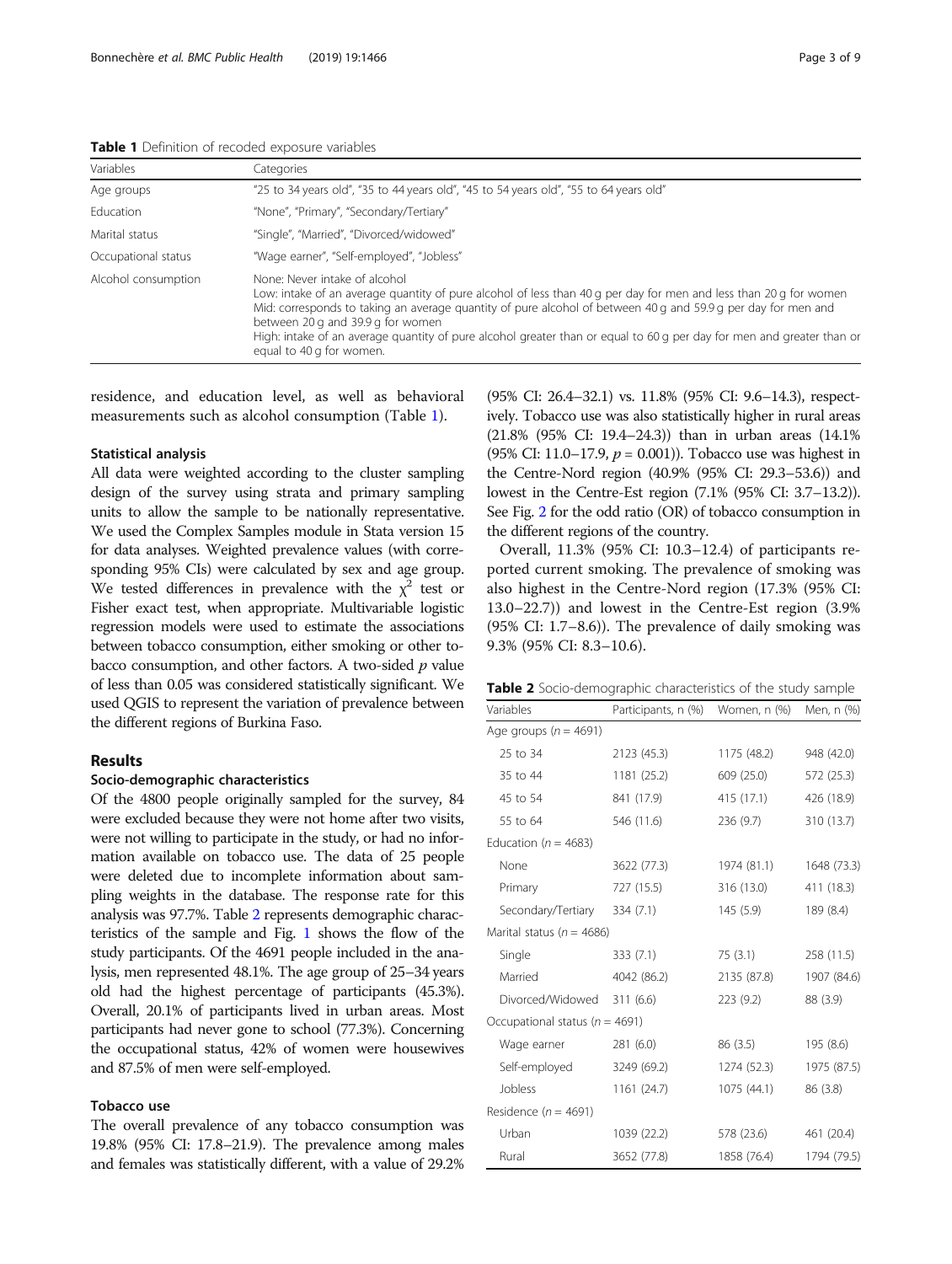<span id="page-3-0"></span>

In total, 8.9% (95% CI: 7.4–10.7) of participants reported using smokeless tobacco (SLT) products. The Centre-Nord region had the highest prevalence of SLT use (25.2% (95% CI: 16.5–36.5)), and the Cascade region had the lowest prevalence (2.4% (95% CI: 0.7–7.8)). The prevalence of smoking was higher in men than in women (24.5% (95% CI: 22.1–27.0) vs. 0.07% (95% CI: 0.0–0.2), respectively). Women used SLT more frequently than men (11.7% (95% CI: 9.4–14.1) vs. 5.6% (95% CI: 4.1–7.2)). Smoking and SLT use were more frequent in rural areas than urban areas, with values of 11.6% vs. 10.4 and 10.8% vs. 3.7%, respectively. The prevalence of daily SLT use was 7.8% (95% CI: 6.5–9.5).

# Characteristics associated with tobacco use

The overall prevalence of tobacco smoking was 11.3% (95% CI: 10.3–12.4), but only two of the 2435 women included in this study reported smoking. Therefore, we limited the analysis of smoking and associated factors to the male population only ( $n = 2256$ ). Table [3](#page-5-0) presents the prevalence of smokers by characteristics and the results of univariate and multivariate analysis. The overall prevalence of cigarette smoking among men in Burkina Faso is 24.5% (95% CI: 22.1–27.0), with the highest

prevalence in the 25–34 years age group (32.1% (95% CI: 28.3–36.2)). There is no statistically significant difference in smoking prevalence by living area ( $p = 0.79$ ), education level ( $p = 0.22$ ), marital status ( $p = 0.76$ ), or occupational status ( $p = 0.07$ ). Risk factors independently associated with tobacco smoking were sex  $(p < 0.001)$ , age  $(p = 0.021)$ , and alcohol consumption  $(p < 0.001)$ . The prevalence of smoking decreases with age (Table [3](#page-5-0)) and there is a strong association between the levels of alcohol consumption and the risk of cigarette smoking.

The overall prevalence of SLT consumption was 8.2% (95% CI: 7.4–8.9). The prevalence is 1.9% (95% CI: 1.2– 3.1) in urban residents and 9.7% (95% CI: 8.8–10.7) in rural residents. The difference in SLT prevalence between living areas is statistically significant  $(p < 0.001)$ There is also a statistically significant difference between men and women  $(p < 0.001)$ : the prevalence for women is 11.7% (95% CI: 9.4–14.1) and is 5.6% (95% CI: 4.1–7.2) for men. Among women, risk factors associated with SLT included age  $(p < 0.001)$ , education level  $(p < 0.001)$ , living area  $(p < 0.001)$ , and alcohol consumption ( $p < 0.001$ ) Among men, SLT use was associated with age  $(p < 0.001)$  and alcohol consumption  $(p < 0.001)$  (Table [4\)](#page-6-0).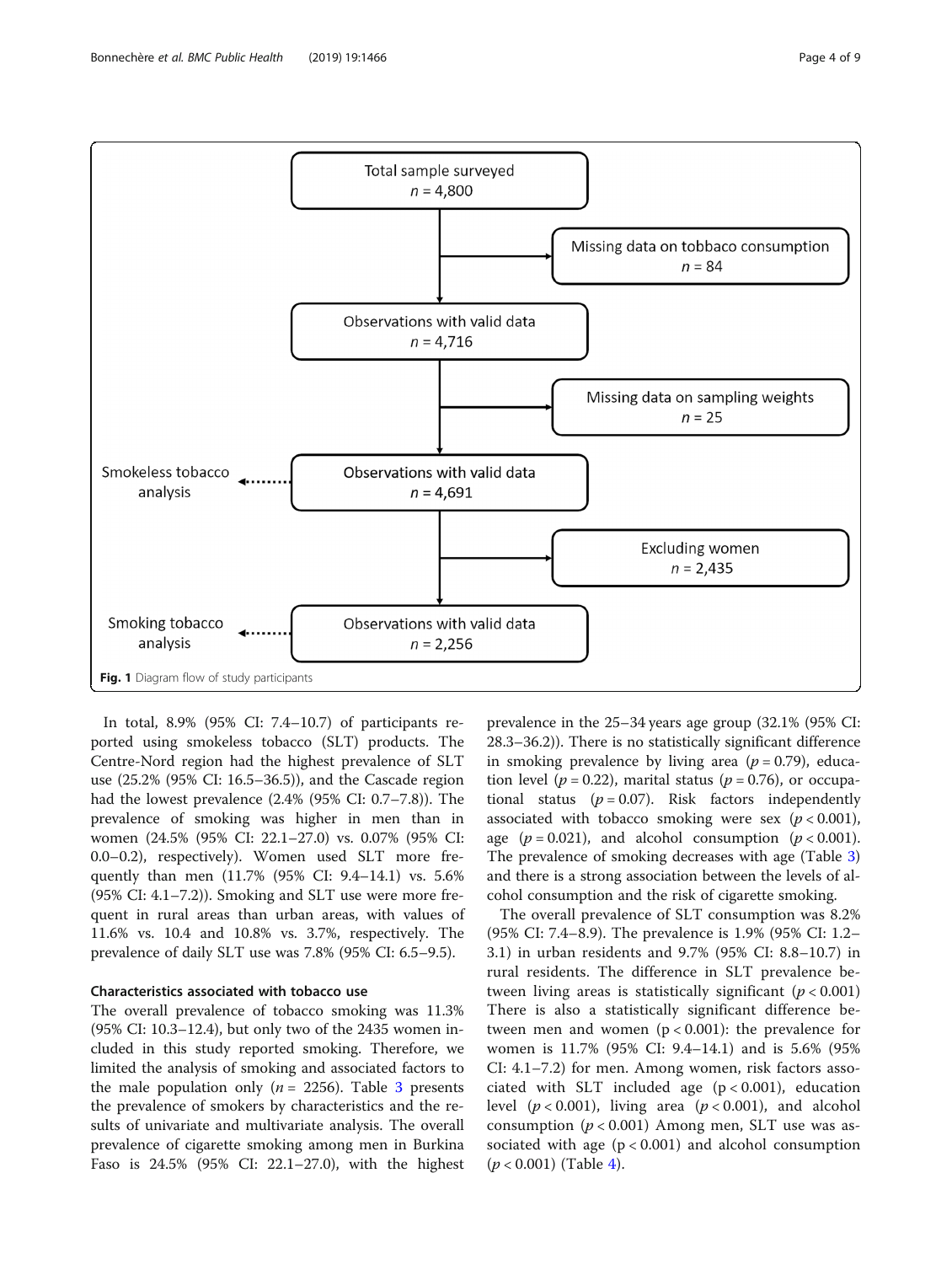<span id="page-4-0"></span>

# **Discussion**

Our study analyzed the most recent national representative survey data on tobacco consumption among adults in Burkina Faso and our findings suggest that tobacco consumption is higher than what was reported from the 2011 DHS survey [[9\]](#page-8-0). It is not possible to compare our findings with others, such as the age-standardized prevalence of daily smoking from 2015, which considers daily smoking instead of any current smoking and found the age-standardized prevalence of daily smoking for 2015 women to be 4.2% and for men, to be 12.5% [\[4](#page-7-0)].

From 2006 to 2013, the government of Burkina Faso carried out national tobacco control programs. Laws regulate tobacco consumption health care facilities, educational facilities, government facilities, and indoor offices. Additionally, Burkina Faso has national bans on the direct advertising of tobacco products on billboards and outdoor advertising, as well as on national television or radio [[5\]](#page-7-0). In addition, an addiction center was recently opened in the largest hospital in the country. Despite national action to decrease tobacco use since the WHO FCTC took effect on October 2006, Burkina Faso continues to have higher tobacco consumption than other countries in the region [\[5](#page-7-0), [9,](#page-8-0) [15\]](#page-8-0). The results from our analyses of STEPS data, as well as the 2011 DHS data, show that Burkina Faso's smoking prevalence in men is higher than seven of nine other countries in West Africa and the prevalence of SLT in Burkina Faso is higher than nine of 10 other countries in West Africa [[9\]](#page-8-0). The adoption and implementation of tobacco control measures has been slow and faced major challenges in Burkina Faso compared to some countries where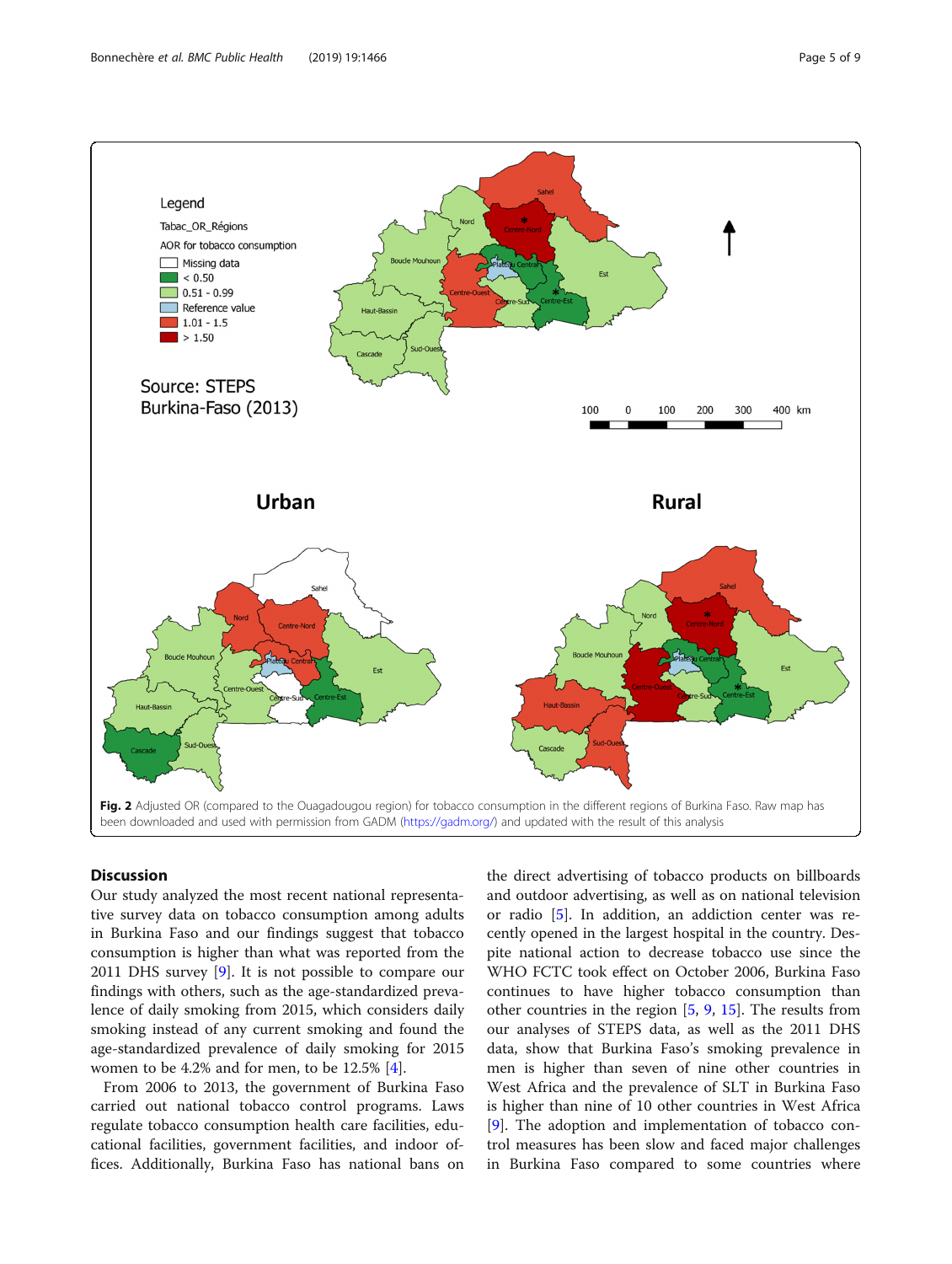| Variable            | n    | Prevalence (95%Cl) | Unadjusted OR (95%Cl)    | AOR (95%CI)               |
|---------------------|------|--------------------|--------------------------|---------------------------|
| Age groups          |      |                    |                          |                           |
| 25 to 34            | 948  | 32.1 [28.3-36.2]   |                          |                           |
| 35 to 44            | 572  | 23.0 [18.9-27.8]   | 0.62 $[0.49 - 0.78]$ *** | 0.52 $[0.38 - 0.72]^{**}$ |
| 44 to 54            | 426  | 19.1 [14.7-24.6]   | 0.45 $[0.35 - 0.61]$ *** | 0.40 $[0.27 - 0.60]$ ***  |
| 55 to 64            | 310  | 13.6 [9.4-19.2]    | 0.37 $[0.27-0.53]***$    | $0.25$ [0.16-0.39]***     |
| Residence           |      |                    |                          |                           |
| Urban               | 462  | 24.7 [20.0-30.1]   |                          |                           |
| Rural               | 1794 | 24.4 [21.7-27.3]   | $1.02$ [0.81-1.30]       | $0.91$ $[0.63 - 1.30]$    |
| Education           |      |                    |                          |                           |
| None                | 1648 | 23.9 [21.1-26.8]   |                          |                           |
| Primary             | 411  | 29.3 [23.2-36.2]   | 1.15 [0.90-1.47]         | $1.03$ [0.75-1.41]        |
| Secondary/Tertiary  | 189  | 19.4 [13.7-26.8]   | $0.70$ $[0.48 - 1.01]$   | $0.69$ [0.34-1.37]        |
| Marital status      |      |                    |                          |                           |
| Single              | 258  | 23.7 [17.7-30.9]   |                          |                           |
| Married             | 1907 | 24.4 [21.9-27.3]   | 1.01 [0.75-1.37]         | 1.36 [0.87-2.12]          |
| Divorced/Widowed    | 88   | 26.6 [17.6-38.5]   | 1.27 [0.7-2.28]          | 1.72 [0.83-3.53]          |
| Occupational status |      |                    |                          |                           |
| Wage earner         | 195  | 21.9 [15.9-29.1]   | 1                        |                           |
| Self-employed       | 1975 | 25.3 [22.7-28.1]   | 1.37 [0.96-1.97]         | 1.24 [0.70-2.19]          |
| Jobless             | 86   | 11.6 [6.6-19.7]    | $0.62$ [0.30-1.27]       | $0.45$ [0.20-1.01]        |
| Alcohol consumption |      |                    |                          |                           |
| No                  | 1623 | 20.5 [18.0-23.2]   |                          |                           |
| Low                 | 406  | 31.8 [25.5-38.9]   | 1.63 [1.28-2.07]***      | 2.01 [1.42-2.86]**        |
| Mid                 | 129  | 38.9 [29.1-49.6]   | 2.61 [1.80-3.77]***      | 2.87 [1.77-4.65]***       |
| Abuse               | 98   | 40.3 [28.1-53.9]   | 2.39 [1.57-3.65]***      | 3.22 [1.74-5.94]***       |

<span id="page-5-0"></span>Table 3 Risk factors for smoking tobacco consumptions in male population aged 25-64 years

AOR Adjusted Odds Ratios. CI Confidence interval, \*  $p = 0.05$ , \*\*  $p = 0.01$ , \*\*\*  $p < 0.001$ 

Bold highlights statistically significant variables

vigorous measures have been adopted. The adoption of strict regulatory texts and measures against smoking has been recorded in recent years. The last of these texts is the decree No. 2015–366/MS/MICA fixing the modalities of packaging and labeling of tobacco products in Burkina Faso. This text recommends that importers and manufacturers of tobacco affix graphic health markings on tobacco packets. The government must strive for effective communication in the fight against tobacco within the population and the strict application of current regulations to address the prevalence of smoking. Young people are the main consumers of tobacco in Burkina Faso. Our findings show that nearly one of third of young people aged 25–34 years-old reported smoking tobacco and that prevalence decreases with age. In pooled data from 30 SSA countries, age is associated with tobacco consumption; however, both smoking and SLT use increase with age [\[9](#page-8-0)]. However, analyses of STEPS data from Kenya also found that the majority of smokers were in younger age groups [[16\]](#page-8-0). Earlier

smoking initiation is a major public health concern. The average age of smoking initiation among adults in Burkina Faso was 20.9 years of age, highlighting the importance of tobacco prevention policies to address people in younger age groups [\[12](#page-8-0)]. The Global Youth Tobacco Survey carried out in two cities in Burkina Faso in 2009 found that about 11.9% of boys from 13 to 15 years old in Ouagadougou and 6.0% in Bobo-Dioulasso were currently tobacco smokers [[17](#page-8-0), [18\]](#page-8-0). While youth smoking has decreased between 2001 and 2009 in both of these cities, the prevalence of the use of other tobacco products increased, as did youth reports of exposure to second-hand smoke at home in Bobo-Dioulasso [\[17](#page-8-0)].

In our study, smoking was also significantly associated with gender and alcohol consumption, but not to location of residence. In various other SSA countries, tobacco use is higher in men than in women [\[9](#page-8-0)], likely related to differing social norms about gender and tobacco use. Alcohol consumption and tobacco use were also linked in Kenya's STEPS survey [[16\]](#page-8-0), among other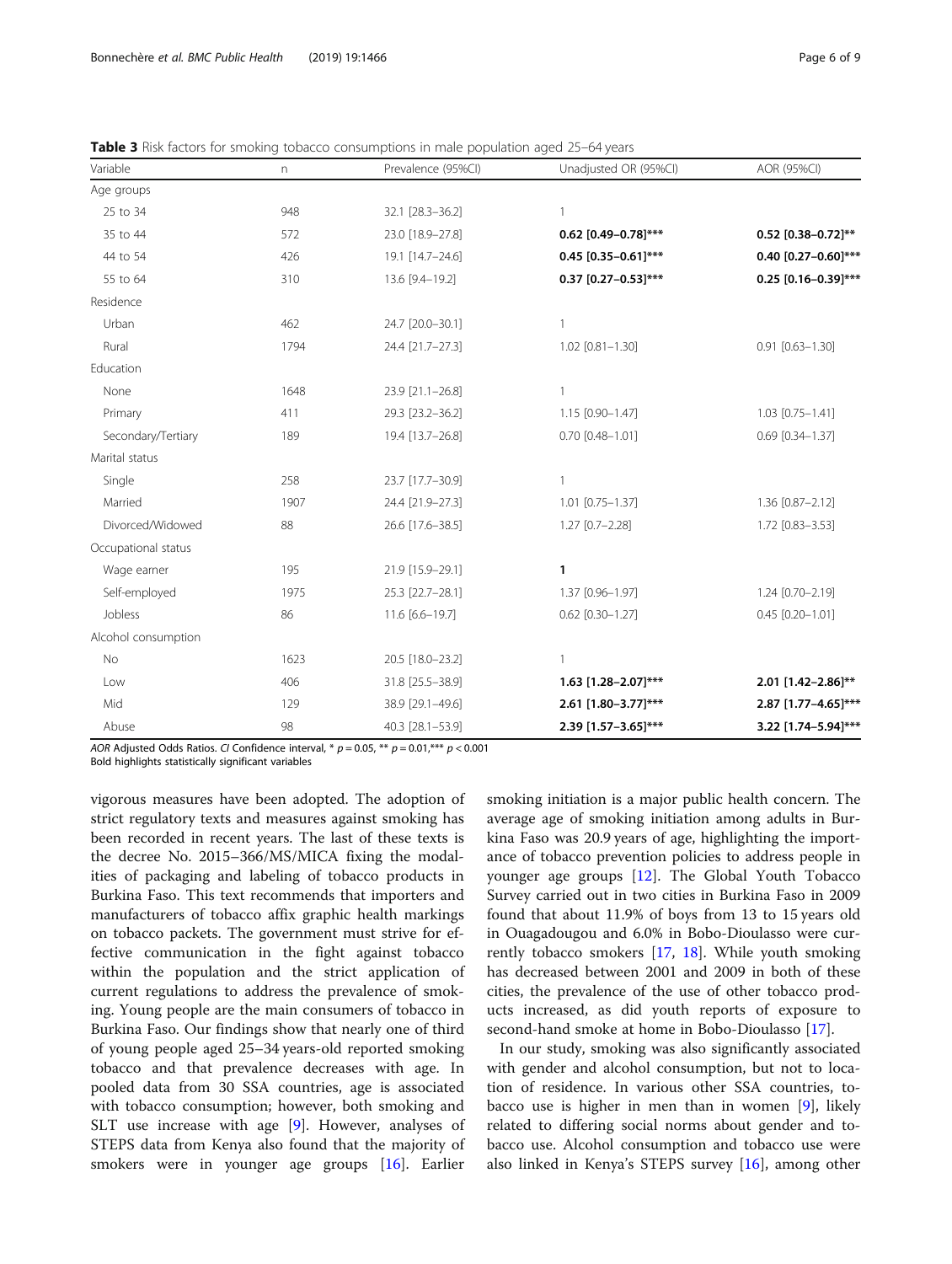| Variables           | Women    |                     |                        | Men          |                       |                       |
|---------------------|----------|---------------------|------------------------|--------------|-----------------------|-----------------------|
|                     | $\Gamma$ | Prevalence          | AOR (95%CI)            | $\mathsf{n}$ | Prevalence            | AOR (95%CI)           |
| Age groups          |          |                     |                        |              |                       |                       |
| 25 to 34            | 1175     | $5.7$ [3.2-10.1]    | 1                      | 948          | $1.3$ $[0.6 - 2.5]$   | 1                     |
| 35 to 44            | 609      | $9.4 [6.8 - 12.9]$  | 1.56 [1.01-2.41]**     | 572          | $2.2$ [1.2-4.0]       | 1.52 [0.62-3.71]      |
| 44 to 54            | 415      | 23.5 [19.1-28.5]    | 4.47 [2.95-6.79] ***   | 426          | $11.3$ $[8.1 - 15.5]$ | 8.32 [3.80-18.24]***  |
| 55 to 64            | 236      | 24.6 [18.7-31.6]    | 3.82 [2.27-6.41]***    | 310          | 17.0 [12.4-22.9]      | 12.88 [5.78-28.67]*** |
| Residence           |          |                     |                        |              |                       |                       |
| Urban               | 578      | $3.8$ [2.2-6.7]     | 1                      | 461          | $3.5$ [1.2-9.9]       | 1                     |
| Rural               | 1858     | 14.8 [12.0-18.1]    | 3.87 [2.09-7.13]***    | 1794         | $6.3$ [4.8-8.2]       | 2.08 [0.83-5.21]      |
| Education           |          |                     |                        |              |                       |                       |
| None                | 1974     | 13.8 [11.3-16.9]    | 1                      | 1648         | $6.7$ [5.1-8.7]       |                       |
| Primary             | 316      | $2.1$ [0.8-5.5]     | $0.25$ [0.09-0.70]**   | 411          | $2.5$ [0.9-6.5]       | $0.45$ [0.20-1.02]    |
| Secondary/Tertiary  | 145      | $0.9$ $[0.2 - 1.6]$ | $0.19$ $[0.03 - 1.39]$ | 189          | $3.1$ $[0.7-13.1]$    | $0.83$ [0.17-4.12]    |
| Marital status      |          |                     |                        |              |                       |                       |
| Single              | 75       | $0.8$ $[0.1 - 5.4]$ | 1                      | 258          | $1.4$ [0.5-3.6]       | 1                     |
| Married             | 2135     | 11.0 [8.7-13.9]     | 3.40 [0.41-27.99]      | 1907         | $5.9$ [4.5-7.7]       | 1.02 [0.34-3.12]      |
| Divorced/Widowed    | 223      | 22.8 [16.4-30.9]    | 5.86 [0.68-50.54]      | 88           | 11.8 [3.9-30.4]       | 1.51 [0.32-7.21]      |
| Occupational status |          |                     |                        |              |                       |                       |
| Wage earner         | 86       | $\circ$             |                        | 195          | $0.9$ $[0.2 - 4.4]$   | 1                     |
| Self-employed       | 1274     | 12.9 [9.4-17.6]     | 1                      | 1975         | $6.1$ [4.6-7.9]       | 7.18 [1.01-51.31]     |
| Jobless             | 1075     | 11.2 [8.8-14.2]     | $1.00$ [0.61-1.65]     | 86           | $6.0$ [1.1-26.4]      | 16.00 [0.70-362.0]    |
| Alcohol consumption |          |                     |                        |              |                       |                       |
| None                | 1719     | $9.6$ [7.5-12.2]    | 1.00                   | 1623         | $4.0$ [2.8-5.7]       | 1                     |
| Low                 | 192      | 21.4 [15.4-29.0]    | 2.15 [1.34-3.46]***    | 406          | $8.5$ [5.6-12.7]      | 2.17 [1.27-3.70]***   |
| Mid                 | 274      | 18.6 [13.1-25.7]    | 2.14 [1.37-3.35]***    | 129          | 9.4 [4.4618.9]        | 3.04 [1.27-7.25]**    |
|                     |          |                     |                        |              |                       |                       |

Abuse 30 20.3 [7.1–45.7] 2.19 [0.58–8.28] 98 14.9 [7.7–26.8] 4.10 [1.72–9.74]\*\*\*

<span id="page-6-0"></span>**Table 4** Risk factors for smokeless tobacco consumptions in women and men population aged 25–64 years

AOR Adjusted Odds Ratios. CI Confidence interval, \*  $p = 0.05$ , \*\*  $p = 0.01$ , \*\*\*  $p < 0.001$ 

Bold highlights statistically significant variables

studies. The combination of those two risk factors may contribute to future increases of NCDs in Burkina Faso. Our study did not find any association between smoking, education, or employment status, while other studies from SSA found that men and women from rural areas, or those with lower educational levels, smoke more than those from urban areas [[9\]](#page-8-0).

According to our findings, SLT is more frequently used by women and among those living in rural areas of Burkina Faso. Although SLT is less prevalent than smoking, it presents an important public health problem due to its association with many diseases, such as cancer (i.e., mouth, pharynx, and esophagus cancer) and ischemic heart disease. Health effects of SLT vary by region, related to the types of tobacco that are used in those regions [[19\]](#page-8-0). In Sub-Saharan Africa, few studies have focused on the health effects of SLT [[20,](#page-8-0) [21\]](#page-8-0). In general, women SLT users are exposed to multiple health risks, such as pregnancy complications (e.g., placenta praevia,

placental abruption, and pre-eclampsia) [\[22\]](#page-8-0). In this study we did not estimate SLT consumption during pregnancy. A study published in 2017, however, found that the prevalence of SLT during pregnancy in Burkina Faso was 2.8%. This prevalence is higher compared to other African regions (1.7%), but lower than in Sierra Leone (4.6%) [\[22](#page-8-0)]. Even at a national level, as shown in Fig. [2,](#page-4-0) important differences were observed between the regions. Therefore, further and more advanced spatial analysis of tobacco consumption is needed to better guide health care prevention programs.

Concerning the limitations of this study, we report here the results of the first nationally representative survey on the prevalence and risk factors for tobacco consumption in Burkina Faso. The first limitation stems from the cross-sectional nature of the data, which limits the possibility of deriving causal inferences. The second limitation is that tobacco and alcohol consumption were obtained during interviews and are therefore dependent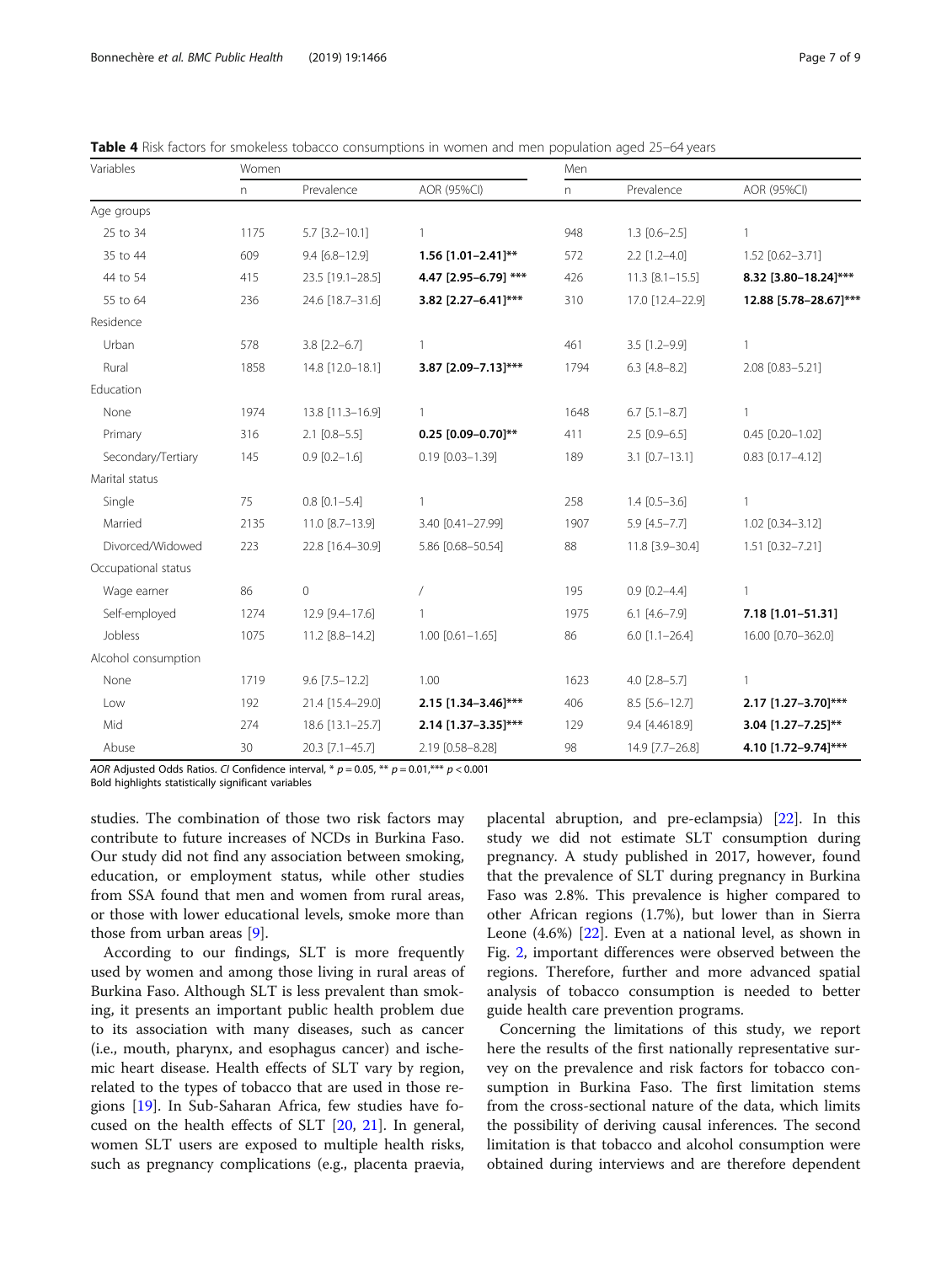<span id="page-7-0"></span>on the faith of the participants. There is thus both a risk of memory bias and social desirability. It can therefore be estimated that the numbers and prevalence obtained in this survey underestimate the actual consumption. The last point is that some well-known risk factors for tobacco consumption were not included in the study because data on these variables have not been collected during the STEPS survey. One of these variables is the socio-economic status. Given the study design (cluster sampling design) and the sample size, the results of this study can be extended to the whole of Burkina Faso.

Based on the results of this study, important preventive measures need to be taken to reduce tobacco consumption in Burkina Faso, with targeted approaches to sections of the population most affected by different types of tobacco use. In general, efforts should target tobacco use in youth, smoking among men, and SLT consumption among women and in rural areas.

Two important aspects should be taken into consideration when organizing tobacco prevention campaigns in Burkina Faso. The first is the necessity to integrate tobacco and alcohol campaign programs, since we have seen that both consumptions are highly correlated for both smoked and SLT consumption. The second is to pay more attention to SLT use in tobacco control programs as it constitutes a significant part of the tobacco use in Burkina Faso and is the principal type found in women.

## Conclusion

The prevalence of tobacco consumption remains high in Burkina Faso, despite restrictive measures and control plans adopted in recent years. Since tobacco consumption is an important risk factor for cardiovascular diseases and other NCDs, it is important to promote and accelerate the implementation of various measures to decrease consumption, especially SLT consumption, in future years. Further spatial analyses could be useful to identify areas of high tobacco consumption in order to focus more on these areas in tobacco control and prevention program planning.

#### Abbreviations

DHS: Demographic and Health Surveys; NCD: Non-communicable disease; SLT: Smokeless tobacco products; SSA: Sub-Saharan Africa; STEPS: WHO STEPwise approach to surveillance; WHO: World Health Organization

#### Acknowledgements

The authors are thankful to all the people involved in the STEPS survey. Bruno Bonnechère thanks people who help him during the analysis of the data in Burkina Faso.

#### Authors' contributions

BB and KF conceived the study. BB and KC proposed an early draft of the paper. KF, KC, KS, BG, MO, and TM made substantial contributions to the conception and design, analysis, and interpretation of the data. OG, FG, SS, and OA significantly contributed to revising the manuscript. All authors read and approved the final manuscript.

## Funding

Bonnechère Bruno received a travel grant from ARES ([https://www.ares-ac.](https://www.ares-ac.be/fr/) [be/fr/\)](https://www.ares-ac.be/fr/) to conduct the data analysis in Burkina Faso (second analysis of the STEP survey), interpret the data with local epidemiologists and write the manuscript.

#### Availability of data and materials

The dataset of the STEPS survey that was used in this research is available at the Ministry of Health upon request. Any request to reanalyze the data can be directed to Dr. Brice Bicaba.

#### Ethics approval and consent to participate

The protocol of the STEPS survey was reviewed and approved by the Ethics Committee for Health Research of the Ministry of Health, which gave clearance in accordance with regulations in force (Deliberation No. 2012–12- 092 of 05 December 2012). Written informed consent was systematically sought and obtained from all participants before inclusion in the study. The confidentiality of study participants was fully respected and the analyses performed did not identify any participant. Approval was not necessary to access the anonymized data for the second analysis.

#### Consent for publication

Not applicable.

#### Competing interests

The authors declare that they have no competing interests.

#### Author details

<sup>1</sup> Centre de Recherche en Epidémiologie, Biostatistiques et Recherche Clinique, Ecole de Santé Publique, Université libre de Bruxelles, Lennik street 808, 1070 Brussels, Belgium. <sup>2</sup>Laboratory of Anatomy, Biomechanics and Organogenesis, Université Libre de Bruxelles, Brussels, Belgium. <sup>3</sup>Department of Electronics and Informatics, Vrije Universiteit Brussel, Brussels, Belgium. <sup>4</sup>imec, Leuven, Belgium. <sup>5</sup>Institut de recherche en sciences de la santé (IRSS) Ouagadougou, 03 BP 7102, Burkina Faso. <sup>6</sup>Institut Africain de Santé publique (IASP), Ouagadougou, 12 BP 199, Burkina Faso. <sup>7</sup>King County Public Health Department, Seattle, WA, USA. <sup>8</sup>Evaluation Platform on Obesity Prevention, Quebec Heart and Lung Research Institute, Quebec City, Quebec, Canada.

#### Received: 24 June 2019 Accepted: 21 October 2019 Published online: 06 November 2019

#### References

- World Health Organization. WHO global report on trends in prevalence of tobacco smoking, 2015. 2015, [http://apps.who.int/iris/bitstream/1](http://apps.who.int/iris/bitstream/10665/156262/1/9789241564922_eng.pdf) [0665/156262/1/9789241564922\\_eng.pdf](http://apps.who.int/iris/bitstream/10665/156262/1/9789241564922_eng.pdf) (Accessed: 11 Jan 2019).
- 2. GBD 2013 Risk Factors Collaborators, Forouzanfar MH, Alexander L, et al. Global, regional, and national comparative risk assessment of 79 behavioural, environmental and occupational, and metabolic risks or clusters of risks in 188 countries, 1990–2013: a systematic analysis for the Global Burden of Disease Study 2013. Lancet Lond Engl. 2015;386:2287–323.
- 3. Forouzanfar MH, Afshin A, Alexander LT, et al. Global, regional, and national comparative risk assessment of 79 behavioural, environmental and occupational, and metabolic risks or clusters of risks, 1990–2015: a systematic analysis for the global burden of disease study 2015. Lancet. 2016;388:1659–724.
- 4. Reitsma MB, Fullman N, Ng M, et al. Smoking prevalence and attributable disease burden in 195 countries and territories, 1990–2015: a systematic analysis from the global burden of disease study 2015. Lancet. 2017;389: 1885–906.
- World Health Organization. WHO report on the global tobacco epidemic, 2017: monitoring tobacco use and prevention policies. Geneva: World Health Organization; 2017.
- 6. Eriksen M, Mackay J, Ross H. The tobacco atlas. 4th ed. Atlanta: World Lung Foundation; 2012. Downloadable pdf, available at <http://tobaccoatlas.org/>. World Med Health Policy 2013; 5: 274–275
- 7. Bilano V, Gilmour S, Moffiet T, et al. Global trends and projections for tobacco use, 1990–2025: an analysis of smoking indicators from the WHO Comprehensive information Systems for Tobacco Control. Lancet. 2015;385:966–76.